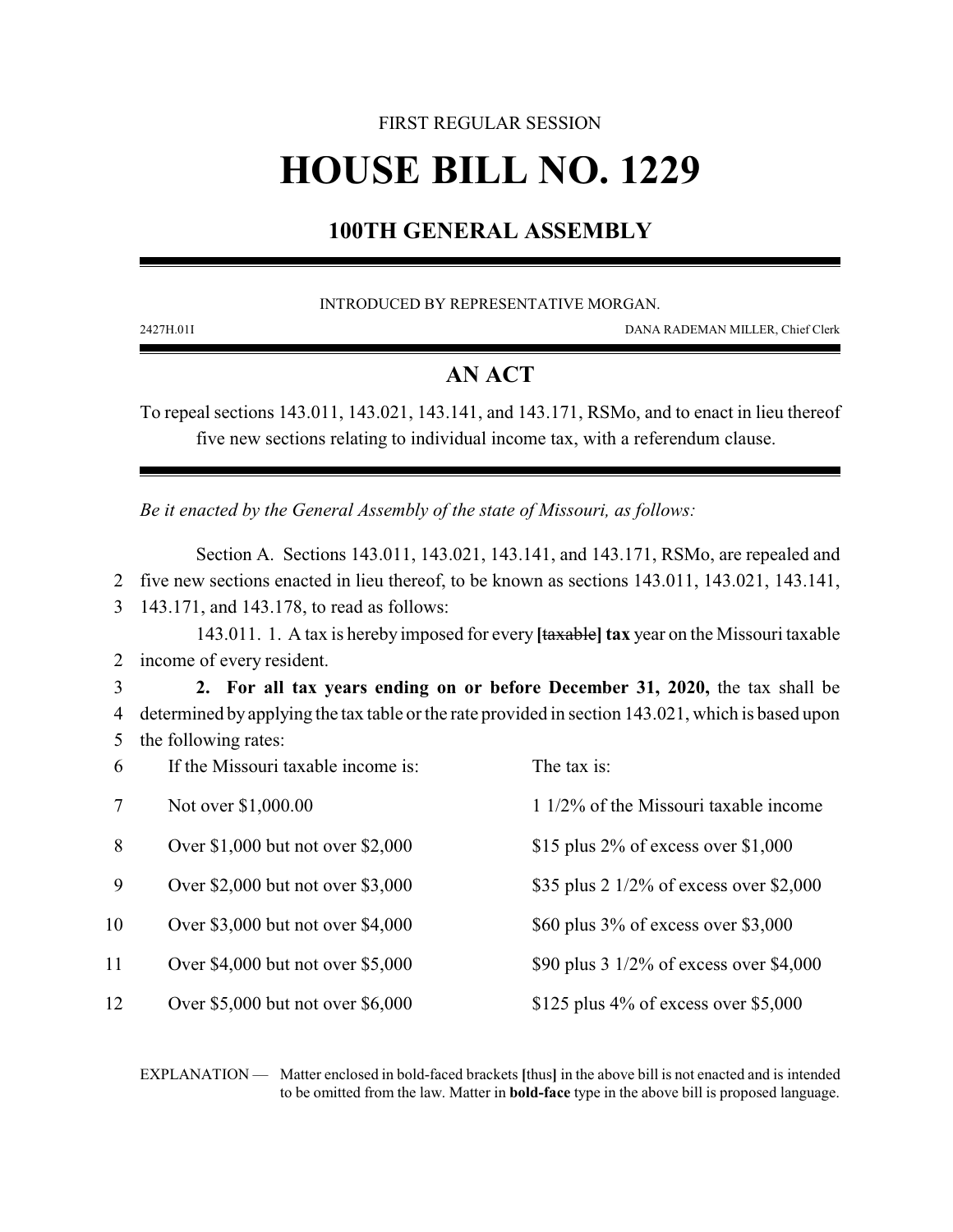| 46       | If the Missouri taxable income is:                                                                                                                                                                         | The tax is:                                                                                          |  |
|----------|------------------------------------------------------------------------------------------------------------------------------------------------------------------------------------------------------------|------------------------------------------------------------------------------------------------------|--|
| 45       | of the following percentages:                                                                                                                                                                              |                                                                                                      |  |
| 44       |                                                                                                                                                                                                            | beginning on or after January 1, 2021, the tax shall be determined by calculating the sum            |  |
| 43       |                                                                                                                                                                                                            | subsection 1 of this section to effectuate the provisions of this subsection.] (1) For all tax years |  |
| 42       |                                                                                                                                                                                                            | (3) The director of the department of revenue shall, by rule, adjust the tax tables under            |  |
| 41       | begin on or after the date the modification takes effect.                                                                                                                                                  |                                                                                                      |  |
| 40       |                                                                                                                                                                                                            | $(2)$ The modification of tax rates under this subsection shall only apply to tax years that         |  |
| 39       | the 2019 calendar year.                                                                                                                                                                                    |                                                                                                      |  |
| 38       | four-tenths of one percent. Such reduction in the rate of tax shall take effect on January first of                                                                                                        |                                                                                                      |  |
| 37       | the 2019 calendar year, the top rate of tax under subsection 1 of this section shall be reduced by                                                                                                         |                                                                                                      |  |
| 36       | 3. $[(1)$ In addition to the rate reductions under subsection 2 of this section, beginning with                                                                                                            |                                                                                                      |  |
| 35       | of the income in the second highest remaining income bracket.]                                                                                                                                             |                                                                                                      |  |
| 34       | income subject to the top rate of tax shall be eliminated once the top rate of tax has been reduced<br>to five and one-half percent, and the top remaining rate of tax shall apply to all income in excess |                                                                                                      |  |
| 33       |                                                                                                                                                                                                            |                                                                                                      |  |
| 32       |                                                                                                                                                                                                            | subsection 1 of this section to effectuate the provisions of this subsection. The bracket for        |  |
| 31       |                                                                                                                                                                                                            | (4) The director of the department of revenue shall, by rule, adjust the tax tables under            |  |
| 30       | begin on or after a modification takes effect.                                                                                                                                                             |                                                                                                      |  |
| 29       |                                                                                                                                                                                                            | $(3)$ Any modification of tax rates under this subsection shall only apply to tax years that         |  |
| 27<br>28 | dollars.                                                                                                                                                                                                   |                                                                                                      |  |
| 26       | collected in the previous fiscal year exceeds the highest amount of net general revenue collected<br>in any of the three fiscal years prior to such fiscal year by at least one hundred fifty million      |                                                                                                      |  |
| 25       | $(2)$ A reduction in the rate of tax shall only occur if the amount of net general revenue                                                                                                                 |                                                                                                      |  |
| 24       | the next reduction occurs.                                                                                                                                                                                 |                                                                                                      |  |
| 23       | take effect on January first of a calendar year and such reduced rates shall continue in effect until                                                                                                      |                                                                                                      |  |
| 22       | more than five reductions shall be made under this subsection. Reductions in the rate of tax shall                                                                                                         |                                                                                                      |  |
| 21       | by one-tenth of a percent and no more than one reduction shall occur in a calendar year. No                                                                                                                |                                                                                                      |  |
| 20       |                                                                                                                                                                                                            | this section may be reduced over a period of years. Each reduction in the top rate of tax shall be   |  |
| 19       |                                                                                                                                                                                                            | $[2, (1)$ Beginning with the 2017 calendar year, the top rate of tax under subsection 1 of           |  |
| 18       |                                                                                                                                                                                                            |                                                                                                      |  |
| 16<br>17 | Over \$9,000                                                                                                                                                                                               | \$315 plus $6\%$ of excess over \$9,000                                                              |  |
| 15       | Over \$8,000 but not over \$9,000                                                                                                                                                                          | \$260 plus 5 $1/2\%$ of excess over \$8,000                                                          |  |
| 14       | Over \$7,000 but not over \$8,000                                                                                                                                                                          | \$210 plus 5% of excess over \$7,000                                                                 |  |
| 13       | Over \$6,000 but not over \$7,000                                                                                                                                                                          | \$165 plus 4 1/2% of excess over \$6,000                                                             |  |
|          |                                                                                                                                                                                                            |                                                                                                      |  |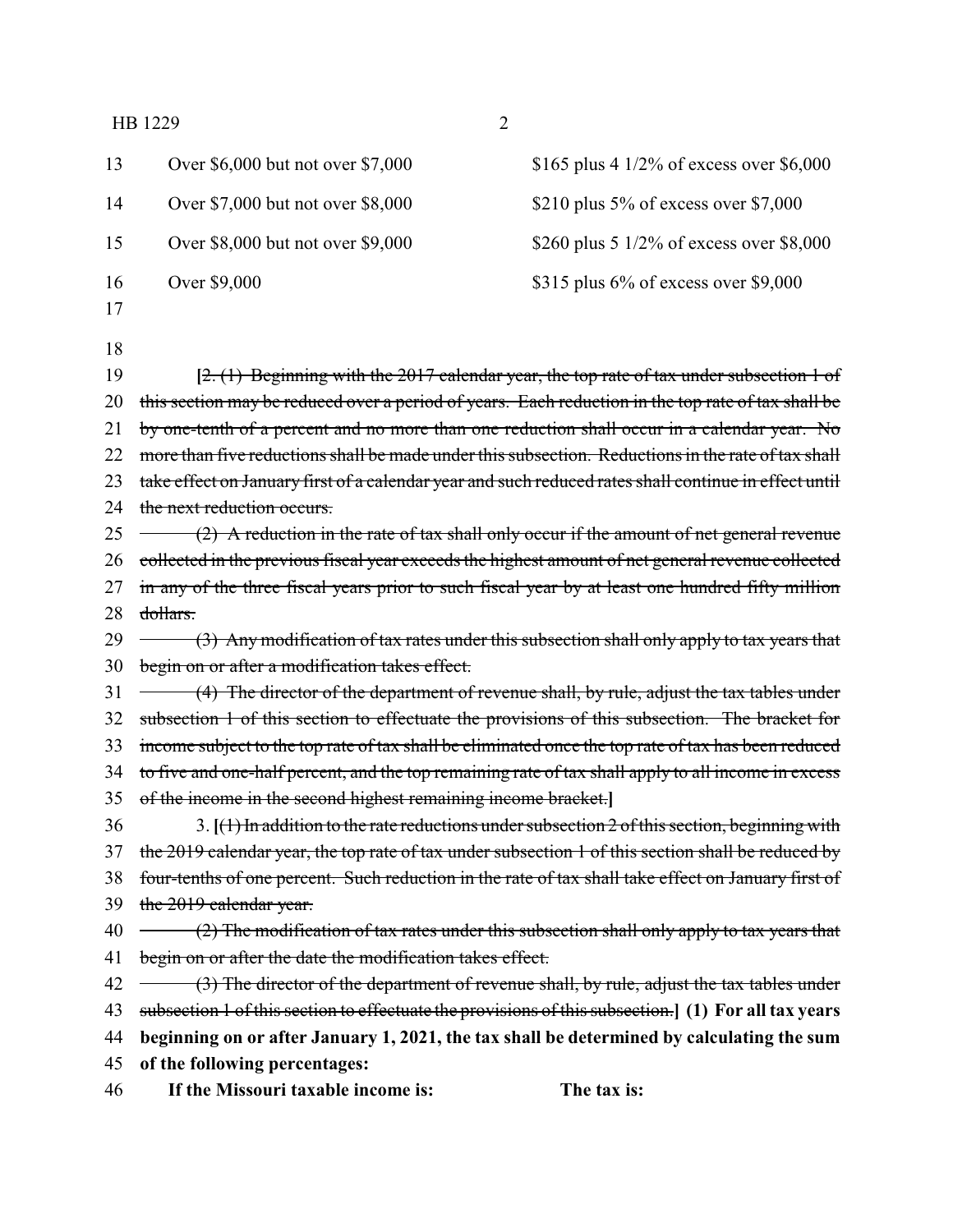|    | 3<br>HB 1229                            |                                                         |
|----|-----------------------------------------|---------------------------------------------------------|
| 47 | Over \$100.00 but not over \$2,500.00   | 2 1/2% of such amount of the Missouri<br>taxable income |
| 48 | Over \$2,500 but not over \$5,000       | 31/2%                                                   |
| 49 | Over \$5,000 but not over \$10,000      | 41/2%                                                   |
| 50 | Over \$10,000 but not over \$25,000     | $51/2\%$                                                |
| 51 | Over \$25,000 but not over \$50,000     | 6%                                                      |
| 52 | Over \$50,000 but not over \$100,000    | $61/2\%$                                                |
| 53 | Over \$100,000 but not over \$250,000   | 7%                                                      |
| 54 | Over \$250,000 but not over \$500,000   | 71/4%                                                   |
| 55 | Over \$500,000 but not over \$1,000,000 | 71/2%                                                   |
| 56 | Over \$1,000,000                        | 73/4%                                                   |

 **(2) Beginning with the 2021 calendar year and every year thereafter, the director of revenue shall adjust the dollar amounts listed under subdivision (1) of this subsection for inflation. The adjustment shall reflect the amount of inflation that occurred between September 1, 2019, and the August thirty-first of the year that immediately precedes the year for which the tax rate shall apply. Inflation shall be determined by using the Consumer Price Index for All Urban Consumers for the United States as reported by the Bureau of Labor Statistics or its successor index.**

 **[**4. Beginning with the 2017 calendar year, the brackets of Missouri taxable income identified in subsection 1 of this section shall be adjusted annually by the percent increase in inflation. The director shall publish such brackets annually beginning on or after October 1, 2016. Modifications to the brackets shall take effect on January first of each calendar year and 69 shall apply to tax years beginning on or after the effective date of the new brackets. 70 <del>5. As used in this section, the following terms mean:</del>

71 (1) "CPI", the Consumer Price Index for All Urban Consumers for the United States as 72 reported by the Bureau of Labor Statistics, or its successor index;

(2) "CPI for the preceding calendar year", the average of the CPI as of the close of the

74 twelve month period ending on August thirty-first of such calendar year;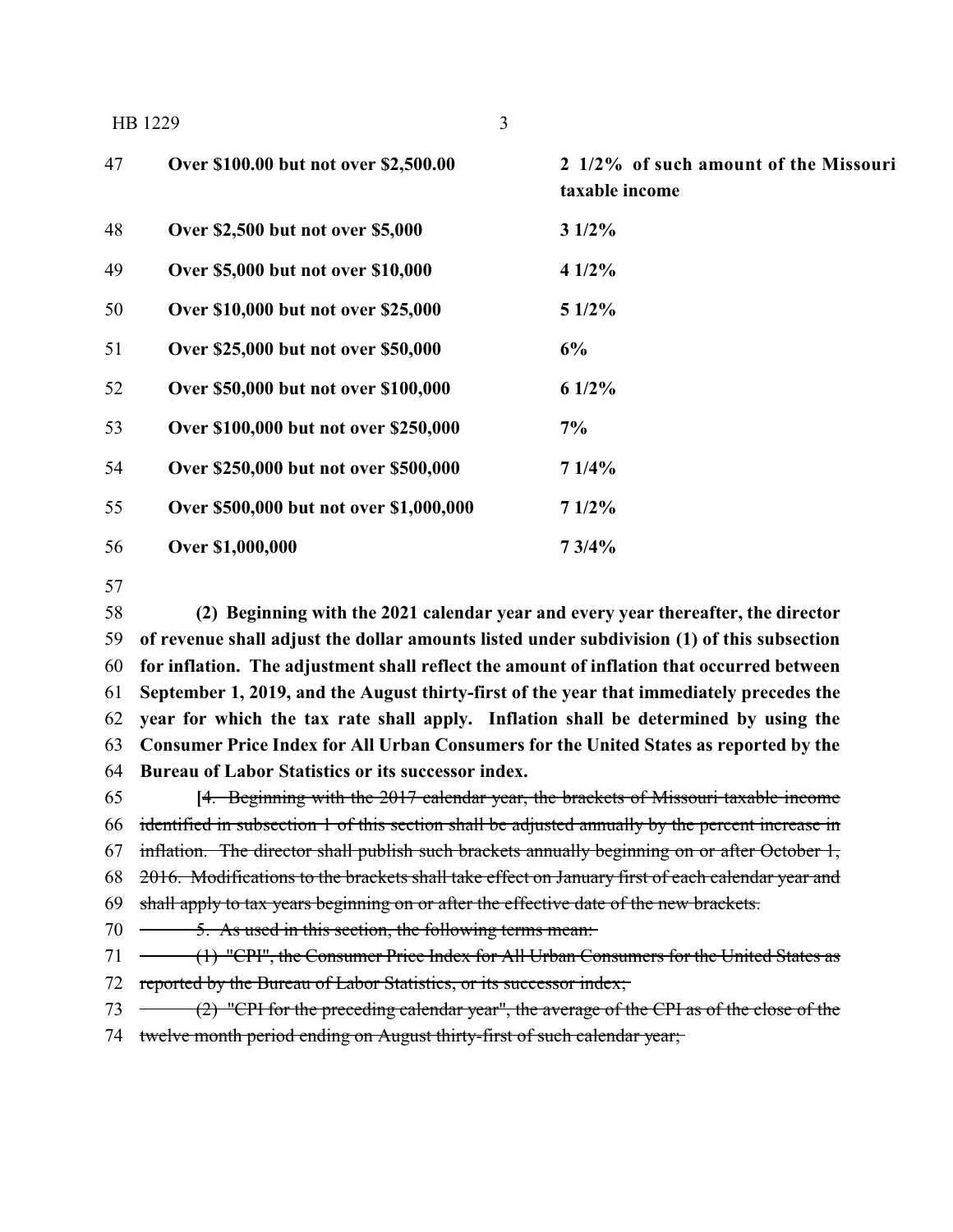(3) "Net general revenue collected", all revenue deposited into the general revenue fund,

 less refunds and revenues originally deposited into the general revenue fund but designated by 77 law for a specific distribution or transfer to another state fund;

 (4) "Percent increase in inflation", the percentage, if any, by which the CPI for the preceding calendar year exceeds the CPI for the year beginning September 1, 2014, and ending August 31, 2015.**]**

143.021. **1. For all tax years ending before January 1, 2020,** every resident having a taxable income shall determine his or her tax from the rates provided in **subsection 2 of**section 143.011. There shall be no tax on a taxable income of less than one hundred dollars.

 **2. For all tax years beginning on or after January 1, 2020, every resident having a taxable income shall determine his or her tax from the rates provided under subsection 3 of section 143.011.**

143.141. If federal taxable income of a resident individual is determined by itemizing deductions from his **or her** federal adjusted gross income, **[**he**] the individual** may elect to deduct his **or her** Missouri itemized deduction in lieu of his **or her** Missouri standard deduction. **No itemized deduction shall exceed twenty thousand dollars.** The Missouri itemized deduction of a resident individual means the allowable federal itemized deductions which consist of allowable federal deductions other than those allowable in arriving at federal adjusted gross income and other than the federal deductions for personal and dependency exemptions, with the following modifications:

 (1) Reduced bythe proportional amount thereof representing the tax imposed bysections 143.011 to 143.998;

 (2) Reduced by the proportional amount thereof representing any income taxes imposed by another state of the United States or a political subdivision thereof or the District of Columbia;

 (3) Increased by the fair market value of a literary, musical, scholarly, or artistic composition contributed to any tax exempt agency or institution which is operated on a not-for-profit basis by any taxpayer whose personal efforts created such composition less the amount deducted from federal adjusted gross income attributable to such contribution. The fair market value of such literary, musical, scholarly or artistic composition shall be determined by written appraisal of the property by a person qualified to make such an appraisal other than the taxpayer, the donee, or any "related taxpayer" within the meaning of such term as defined by sections 267(b) and 1313(c) of the Internal Revenue Code, as amended. The appraisal shall be made within one year of the date of the donation and attached to the taxpayer's income tax return;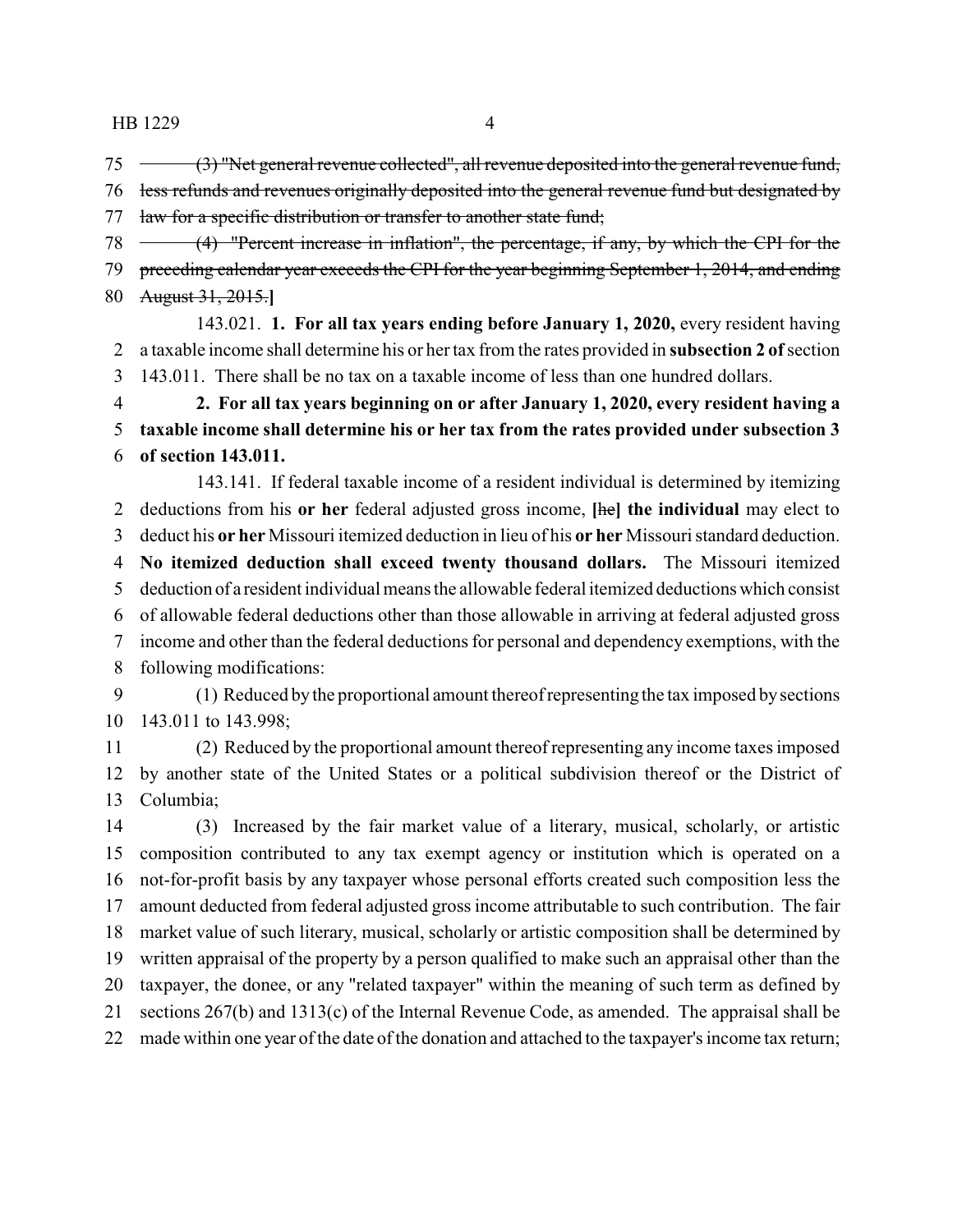(4) Increased to the extent not otherwise deductible, by the taxes for the same taxable year for which the return is being filed that are imposed by the following provisions of the Internal Revenue Code:

 (a) Section 3101, relating to the tax on employees under the Federal Insurance Contributions Act;

 (b) Sections 3201 and 3211, relating to the taxes on railroad employees and railroad employee representatives under the Railroad Retirement Tax Act;

 (c) Section 1401, relating to tax on self-employment income, to the extent that such taxes were not deducted in the computation of the taxpayer's federal adjusted gross income under the Internal Revenue Code of 1986, as amended.

143.171. 1. For all tax years beginning on or after January 1, 1994, and ending on or before December 31, 2018, an individual taxpayer shall be allowed a deduction for his or her federal income tax liability under Chapter 1 of the Internal Revenue Code for the same taxable year for which the Missouri return is being filed, not to exceed five thousand dollars on a single taxpayer's return or ten thousand dollars on a combined return, after reduction for all credits thereon, except the credit for payments of federal estimated tax, the credit for the overpayment of any federal tax, and the credits allowed by the Internal Revenue Code by 26 U.S.C. Section 31, 26 U.S.C. Section 27, and 26 U.S.C. Section 34.

 2. Notwithstanding any other provision of law to the contrary, for all tax years beginning on or after January 1, 2019, an individual taxpayer shall be allowed a deduction equal to a percentage of his or her federal income tax liability under Chapter 1 of the Internal Revenue Code for the same taxable year for which the Missouri return is being filed, not to exceed five thousand dollars on a single taxpayer's return or ten thousand dollars on a combined return, after reduction for all credits thereon, except the credit for payments of federal estimated tax, the credit for the overpayment of any federal tax, and the credits allowed by the Internal Revenue Code by 26 U.S.C. Section 31, 26 U.S.C. Section 27, and 26 U.S.C. Section 34. The deduction percentage is determined according to the following table:

| 18 | If the Missouri gross       | The deduction percentage is: |
|----|-----------------------------|------------------------------|
| 19 | income on the return is:    |                              |
| 20 | \$25,000 or less            | 35 percent                   |
| 21 | From \$25,001 to \$50,000   | 25 percent                   |
| 22 | From \$50,001 to \$100,000  | 15 percent                   |
| 23 | From \$100,001 to \$125,000 | 5 percent                    |
| 24 | \$125,001 or more           | $0$ percent                  |
|    |                             |                              |

 3. For all tax years beginning on or after September 1, 1993, a corporate taxpayer shall be allowed a deduction for fifty percent of its federal income tax liability under Chapter 1 of the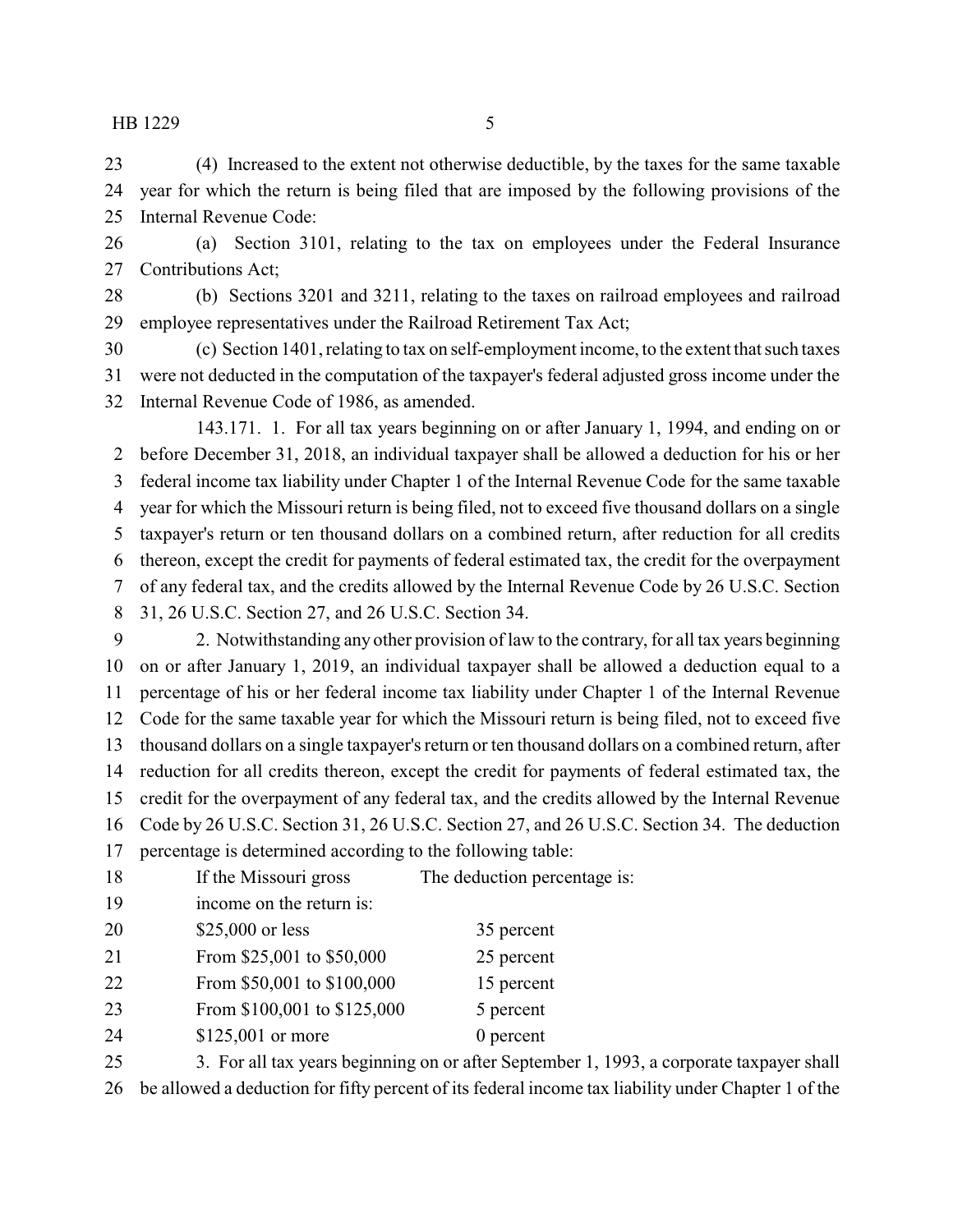Internal Revenue Code for the same taxable year for which the Missouri return is being filed

after reduction for all credits thereon, except the credit for payments of federal estimated tax, the

credit for the overpayment of any federal tax, and the credits allowed by the Internal Revenue

Code by 26 U.S.C. Section 31, 26 U.S.C. Section 27, and 26 U.S.C. Section 34.

 4. If a federal income tax liability for a tax year prior to the applicability of sections 143.011 to 143.996 for which **[**he**] the taxpayer** was not previously entitled to a Missouri deduction is later paid or accrued, **[**he**] the taxpayer** may deduct the federal tax in the later year to the extent it would have been deductible if paid or accrued in the prior year.

**143.178. 1. For all tax years beginning on or after January 1, 2020, a resident taxpayer shall be allowed a credit against the tax otherwise due under this chapter, excluding withholding tax imposed under sections 143.191 to 143.265, for each eligible individual under subsection 2 of this section.**

 **2. Individuals who qualify as eligible individuals, and the amount of the credit, are as follows:**

 **(1) Any resident taxpayer whose filing status is single or married filing separately and whose federal adjusted gross income is less than thirty thousand dollars, a credit of two hundred dollars;**

 **(2) Any resident taxpayer whose filing status is single or married filing separately and whose federal adjusted gross income is at least thirty thousand dollars but not more than fifty thousand dollars, a credit for the taxpayer, the taxpayer's spouse, and any other individual such taxpayer is authorized to claim as a dependent on the taxpayer's income tax returns in an amount as follows:**

| 15             | If the taxpayer's federal adjusted gross | The tax credit per eligible person is: |
|----------------|------------------------------------------|----------------------------------------|
| 16             | income is:                               |                                        |
| 17             | \$30,000 to \$31,000                     | \$191.00                               |
| 18             | \$31,001 to \$32,000                     | \$181.00                               |
| 1 <sub>0</sub> | <u>ድኃጎ በበ1 46 ድኃኃ በበበ</u>                | <u>ድ17ን ሰሰ</u>                         |

| $\mathbf{y}$ | 334,001 to 333,000   | 51/4.00  |
|--------------|----------------------|----------|
| 20           | \$33,001 to \$34,000 | \$162.00 |
| 21           | \$34,001 to \$35,000 | \$153.00 |
| 22           | \$35,001 to \$36,000 | \$143.00 |
| 23           | \$36,001 to \$37,000 | \$134.00 |
|              |                      |          |

**\$37,001 to \$38,000 \$124.00**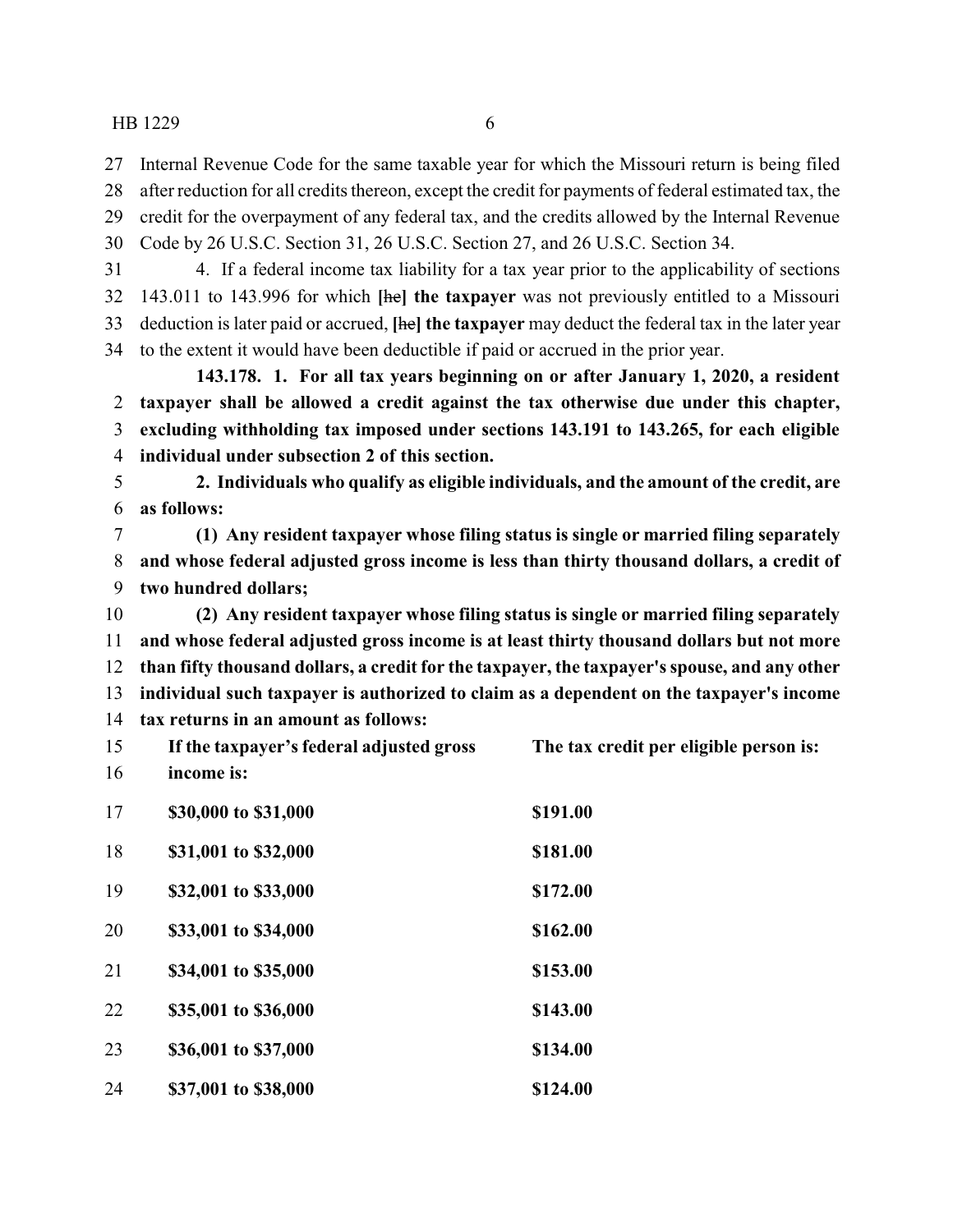| 25 | \$38,001 to \$39,000 | \$115.00 |
|----|----------------------|----------|
| 26 | \$39,001 to \$40,000 | \$105.00 |
| 27 | \$40,001 to \$41,000 | \$96.00  |
| 28 | \$41,001 to \$42,000 | \$86.00  |
| 29 | \$42,001 to \$43,000 | \$77.00  |
| 30 | \$43,001 to \$44,000 | \$67.00  |
| 31 | \$44,001 to \$45,000 | \$58.00  |
| 32 | \$45,001 to \$46,000 | \$48.00  |
| 33 | \$46,001 to \$47,000 | \$39.00  |
| 34 | \$47,001 to \$48,000 | \$29.00  |
| 35 | \$48,001 to \$49,000 | \$20.00  |
| 36 | \$49,001 to \$50,000 | \$10.00  |

 **(3) Any resident taxpayer whose filing status is head of household or married filing jointly and whose federal adjusted gross income is less than sixty thousand dollars may claim a credit of two hundred dollars for the taxpayer;**

 **(4) Any resident taxpayer whose filing status is head of household or married filing jointly and whose federal adjusted gross income is at least sixty thousand dollars but not more than eighty thousand dollars may claim a credit for the taxpayer, the taxpayer's spouse, and any other individual such taxpayer is authorized to claim as a dependent on the taxpayer's income tax returns in an amount as follows:**

| 46<br>47 | If the taxpayer's federal adjusted gross<br>income is: | The tax credit per eligible person is: |
|----------|--------------------------------------------------------|----------------------------------------|
| 48       | \$60,000 to \$61,000                                   | \$191.00                               |
| 49       | \$61,001 to \$62,000                                   | \$181.00                               |
| 50       | \$62,001 to \$63,000                                   | \$172.00                               |
| 51       | \$63,001 to \$64,000                                   | \$162.00                               |
| 52       | \$64,001 to \$65,000                                   | \$153.00                               |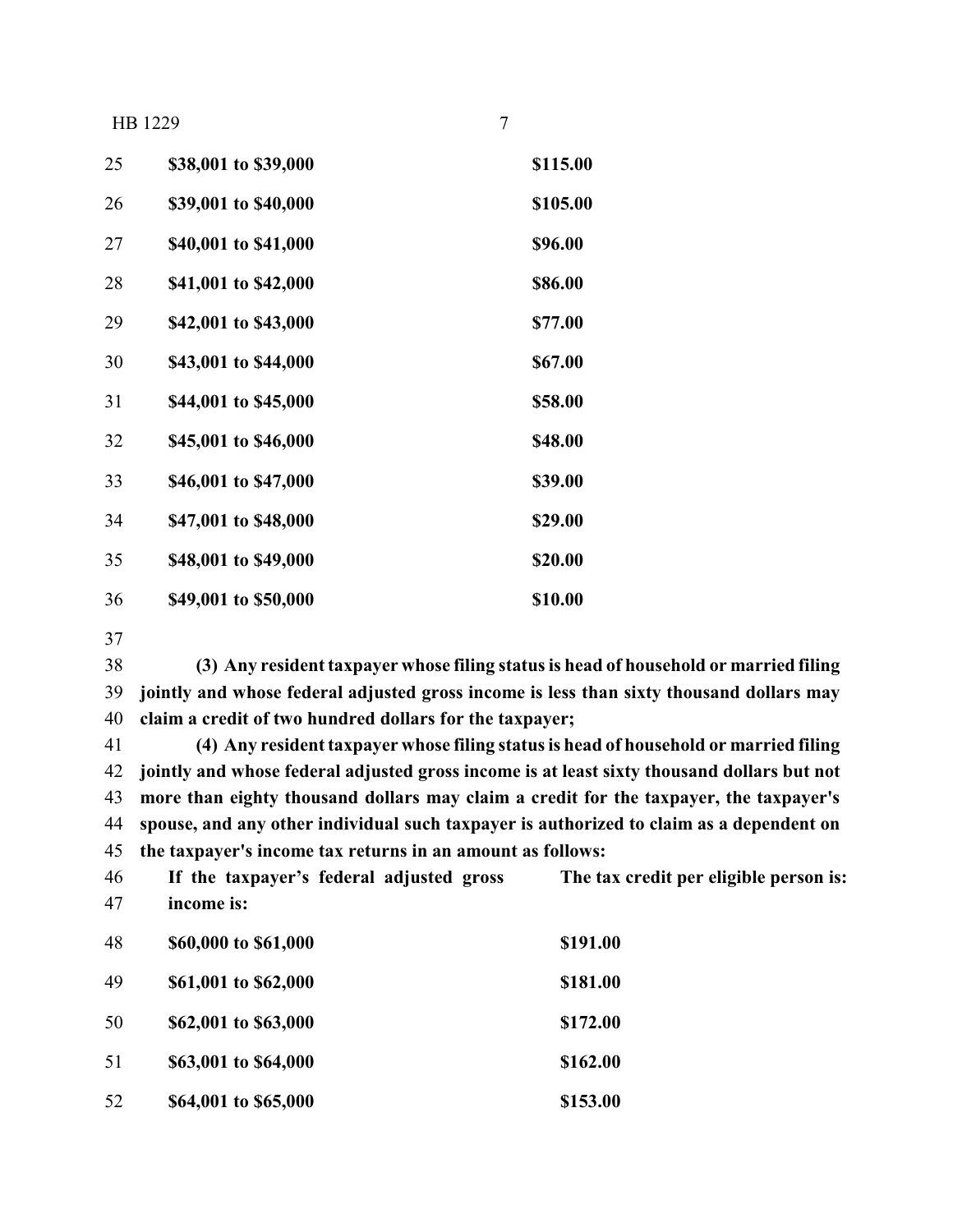| 53 | \$65,001 to \$66,000 | \$143.00 |
|----|----------------------|----------|
| 54 | \$66,001 to \$67,000 | \$134.00 |
| 55 | \$67,001 to \$68,000 | \$124.00 |
| 56 | \$68,001 to \$69,000 | \$115.00 |
| 57 | \$69,001 to \$70,000 | \$105.00 |
| 58 | \$70,001 to \$71,000 | \$96.00  |
| 59 | \$71,001 to \$72,000 | \$86.00  |
| 60 | \$72,001 to \$73,000 | \$77.00  |
| 61 | \$73,001 to \$74,000 | \$67.00  |
| 62 | \$74,001 to \$75,000 | \$58.00  |
| 63 | \$75,001 to \$76,000 | \$48.00  |
| 64 | \$76,001 to \$77,000 | \$39.00  |
| 65 | \$77,001 to \$78,000 | \$29.00  |
| 66 | \$78,001 to \$79,000 | \$20.00  |
| 67 | \$79,001 to \$80,000 | \$10.00  |

 **3. If the amount allowable as a credit exceeds the income tax reduced by other credits, the excess shall be considered an overpayment of the income tax and shall be refundable.**

 **4. Beginning with the 2021 calendar year and every year thereafter, the director of revenue shall adjust the dollar amounts listed under subsection 2 of this section for inflation. The adjustment shall reflect the amount of inflation that occurred between September 1, 2019, and the August thirty-first of the year that immediately precedes the year for which the tax rate shall apply. Inflation shall be determined by using the Consumer Price Index for All Urban Consumers for the United States as reported by the Bureau of Labor Statistics or its successor index.**

 **5. The department of revenue may promulgate rules to implement the provisions of this section. Any rule or portion of a rule, as that term is defined in section 536.010, that is created under the authority delegated in this section shall become effective only if it complies with and is subject to all of the provisions of chapter 536 and, if applicable,**